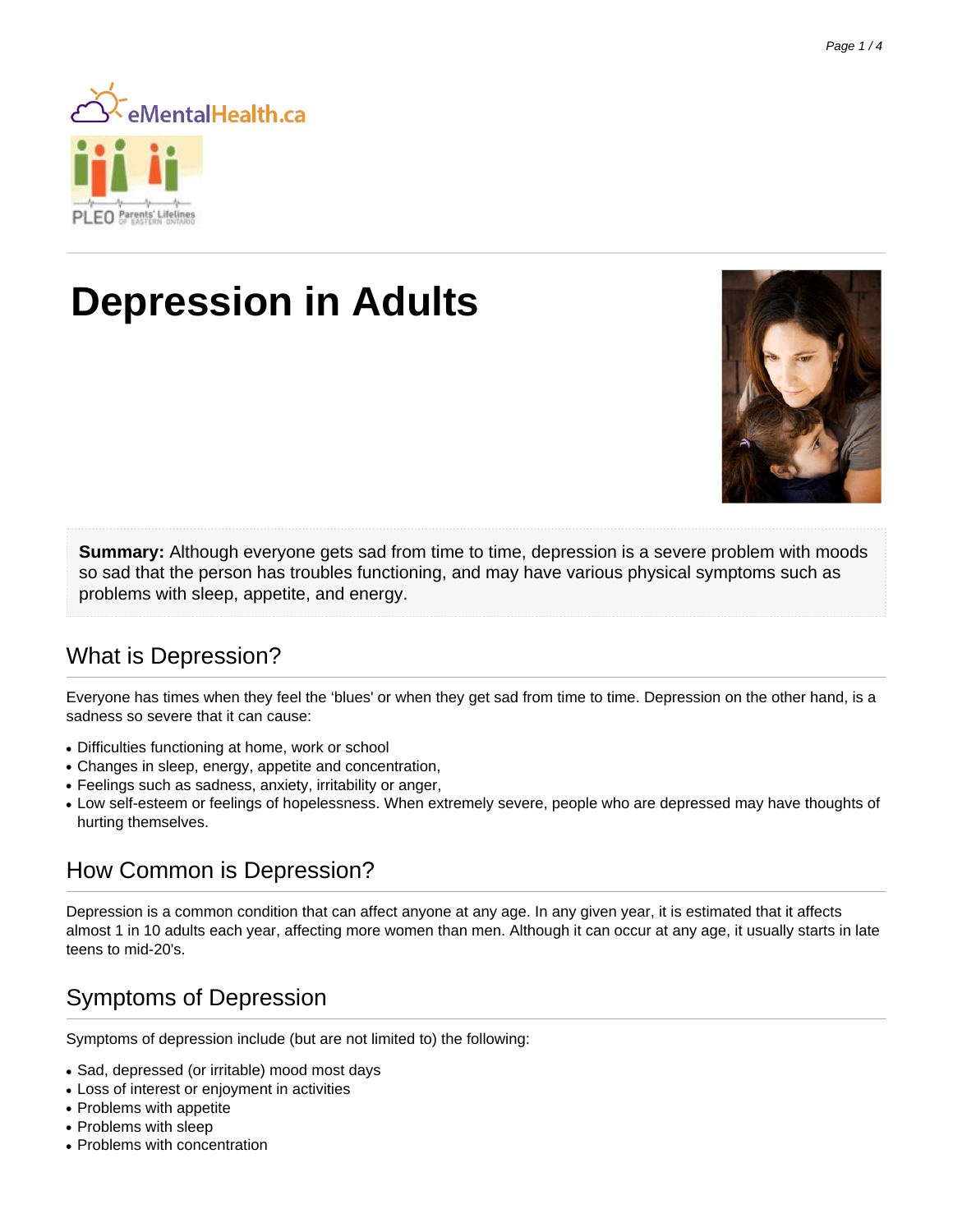- Feeling guilty, hopeless, or worthless
- Thoughts that life isn't worth living (such as thoughts of suicide) or attempts at suicide

When the above symptoms are consistently present for more than 2-weeks, it may be depression.

#### What Causes Depression?

There is no single cause of depression, and every person's depression may result from a combination of different things. Many factors can contribute to depression:

- Family history of depression: if other people in the family have had troubles with depression, then it may make someone at higher risk.
- Stressful life situations or events, such as problems with relationships, or stresses at work, home or school. Particularly stressful situations may include childhood abuse or neglect; separation/divorce, or conflicts.
- Imbalances in neurotransmitters, which can be triggered by lack of sunlight, or drug use, medications, or medical problems.

#### How is Depression Treated?

There are numerous effective treatments for depression, which are generally given by mental health professionals.

Commonly used therapies include:

- Cognitive behaviour therapy (CBT): Helps individuals cope with depression by focusing on changing their thoughts and behaviours. In depression, individuals tend to have negative, depressive thoughts. In CBT, individuals learn to replace depressive thoughts with more positive, helpful thoughts.
- Interpersonal psychotherapy (IPT): Helps with depression by focusing on improving relationships. Regardless of how the depression started, individuals with depression tend to have tension in their relationships from either 1) conflict or withdrawal, or 2) life transitions or changes. IPT helps improve these difficulties.
- Solution-focused therapy: Helps by finding solutions. In depression, individuals tend to focus on life stresses and problems. In solution-focused therapy, individuals get support in finding solutions to these difficulties.
- Medications: May be helpful in certain cases, and these may be prescribed by a family physician, paediatrician or psychiatrist. Medications are generally used only when other treatments have not been successful, or when the depression is so severe that other treatments are not possible.

Depending on the severity of the depression, more intensive support and services may be required, such as admission to a hospital.

#### Helping Someone Who is Depressed

If you know someone who is depressed, it affects you too. The first and most important thing you can do to help a friend or relative who has depression is to help him or her get an appropriate diagnosis and treatment. You may need to make an appointment on behalf of your friend or relative and go with him or her to see the doctor. Encourage him or her to stay in treatment, or to seek different treatment if no improvement occurs after six to eight weeks.

To help a friend or relative:

- Offer emotional support, understanding, patience and encouragement.
- Engage your friend or relative in conversation, and listen carefully.
- Never disparage feelings your friend or relative expresses, but point out realities and offer hope.
- Never ignore comments about suicide, and report them to your friend's or relative's therapist or doctor.
- Invite your friend or relative out for walks, outings and other activities. Keep trying if he or she declines, but don't push him or her to take on too much too soon. Although diversions and company are needed, too many demands may increase feelings of failure.
- Remind your friend or relative that with time and treatment, the depression will lift.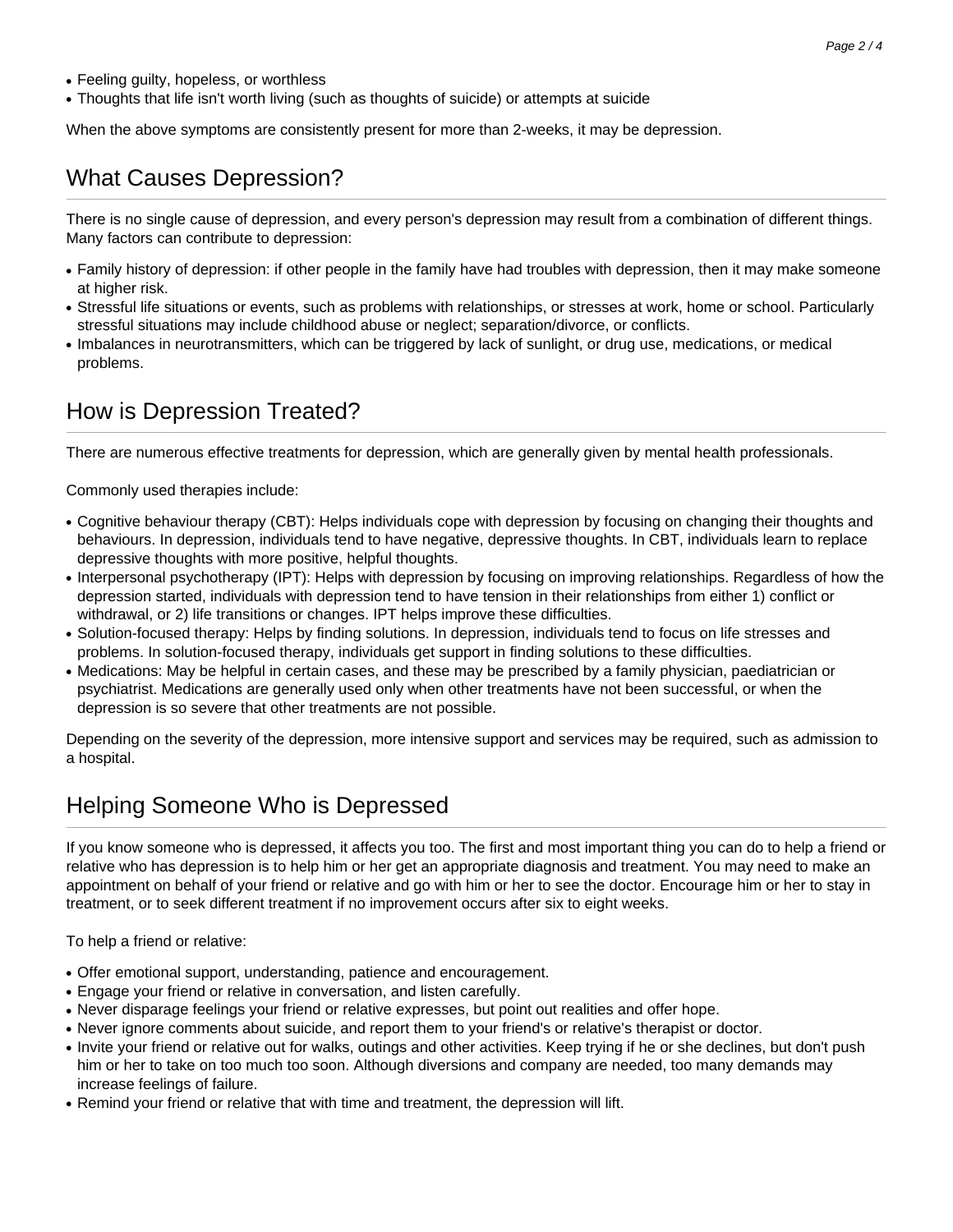(Adapted from the National Institute for Mental Health (NIMH), retrieved from <http://www.nimh.nih.gov/health/publications/depression/depression-booklet.pdf>)

#### How Can I Help Myself If I Am Depressed?

If you have depression, you may feel exhausted, helpless and hopeless. It may be extremely difficult to take any action to help yourself. But it is important to realize that these feelings are part of the depression and do not accurately reflect actual circumstances. As you begin to recognize your depression and begin treatment, negative thinking will fade.

To help yourself:

- Exercise or do activities. Go to a movie, a ballgame, or another event or activity that you once enjoyed. Participate in religious, social or other activities.
- Set realistic goals for yourself. In other words, don't set goals for yourself that are too large. Make smaller ones.
- Break up large tasks into small ones, set some priorities and do what you can as you can.
- Try to spend time with other people and confide in a trusted friend or relative. Try not to isolate yourself, and let others help you.
- Expect your mood to improve gradually, not immediately. Do not expect to suddenly "snap out of" your depression. Often during treatment for depression, sleep and appetite will begin to improve before your depressed mood lifts.
- Postpone important decisions, such as getting married or divorced or changing jobs, until you feel better. Discuss decisions with others who know you well and have a more objective view of your situation.
- Remember that positive thinking will replace negative thoughts as your depression responds to treatment.

(Adapted from the National Institute for Mental Health (NIMH), retrieved from [http://www.nimh.nih.gov/health/publications/depression/complete-publication.shtml#pub11\)](http://www.nimh.nih.gov/health/publications/depression/complete-publication.shtml#pub11)

#### If you Suspect Depression

If you suspect that you may have depression:

• See your doctor. Your doctor can make sure there aren't any medical problems (such as hormone imbalances) that might be causing or contributing to the depression. Your doctor can also help recommend where else to get help, such as seeing mental health professionals such as a psychologist, psychiatrist or social worker.

#### In a Crisis?

If you are thinking about harming yourself, or know someone who is, then get help immediately:

- Call a family member, friend or co-worker.
- Call 911 or go to a hospital emergency room to get immediate help or ask a friend or family member to help you do these things.
- Call a crisis line.

If you know someone else who is in an immediate crisis, then:

- Help the other person get help
- Make sure that you don't leave the other person alone.

#### For More Information

- [Depression Information](http://www.phac-aspc.gc.ca/cd-mc/mi-mm/depression-eng.php) from the Public Health Agency of Canada
- [Interactive Health Tutorial on Depression](http://www.nlm.nih.gov/medlineplus/tutorials/depression/htm/index.htm) from the National Library of Medicine

#### About this Document